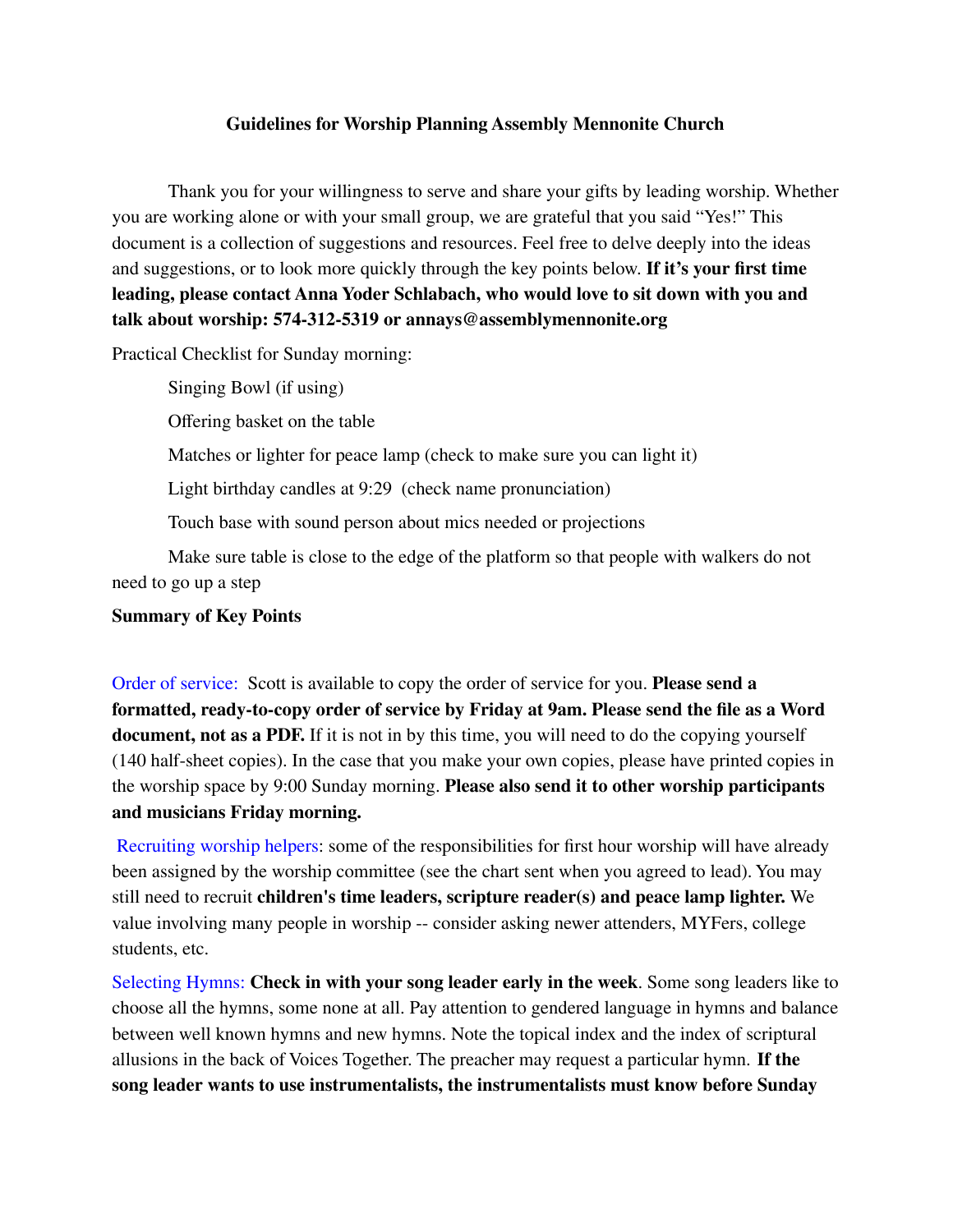**morning. Please contact all musicians (including guitarists) before Friday.** The worship gifts and interests survey lists people willing to play piano, guitar, drums and other instruments.

• Setting the stage: as always, one of your main roles as a worship leader is to introduce the morning and provide enough explanation of the context for worshipers to see how the pieces link together. **Communicating with the week's preacher and early in the week is crucial for building these connections.** It can be helpful to briefly orient people to the shape and theme of the morning. Including a comment about what is planned for second hour is a good practice, as well as noting special events of the day such as fellowship meals, parent-child dedications or guest speakers. **It may also be helpful to note where empty seats are still available in the worship space.**

• Peace lamp: this year the worship committee will generally have a specific simple liturgy for each season that we would like to have read as you light the main candle on the front table. You can light the candle yourself or invite someone else to lead that piece if you'd prefer. Check with Anna or the seasonal worship grid about the **peace lamp specific words** for each season.

Birthday candles: The children among us are important to our worship. We acknowledge and bless our children by recognizing their birthdays (birthdays to be celebrated can be found in the current AssemblyLine)... "The candle on the piano this morning reminds us that we are celebrating \_\_\_\_\_\_\_'s \_\_th birthday. (To the child) Would you stand? We want you to know we are so glad you are part of Assembly. (To the congregation) The Assembly Line today tells us more about  $\therefore$  and there is a picture on the bulletin board by the north entrance. If the child has not yet arrived, please check again for the child just before children's time. **Check name pronunciation with parents and be sure to light the candles just before worship begins.**

• Announcements: The worship reader reads any announcements during the final, "Sending" section of worship. Invite people early on to write out any important announcements and bring them up to the front table during offering. **Please ask the contact person to stand stand or raise their hand when their announcement is read.**

• Offering: Make sure there is a basket on the table. Sometimes they migrate. In addition, on the first Sunday of the month put out a secondary basket to collect the 2% offerings. Here are the suggested words: Assembly's pattern of bringing the offering forward invites us to think of all that we offer and do as a joyful response to God's generosity. If you are leading the first Sunday of the month, please also announce the 2% offering. "On the first Sunday of the month we have two baskets for offerings -- one for our regular offerings; and the other for our 2 % offering -- 2 % of our income which is disbursed to impoverished people locally and in the 2/3rds world. We do this as an act of restitution for injustices in economic distribution. May our offerings reflect the generosity and the justice that God wills in our lives."

Here is the offering prayer that we have been using for a number of years. You do not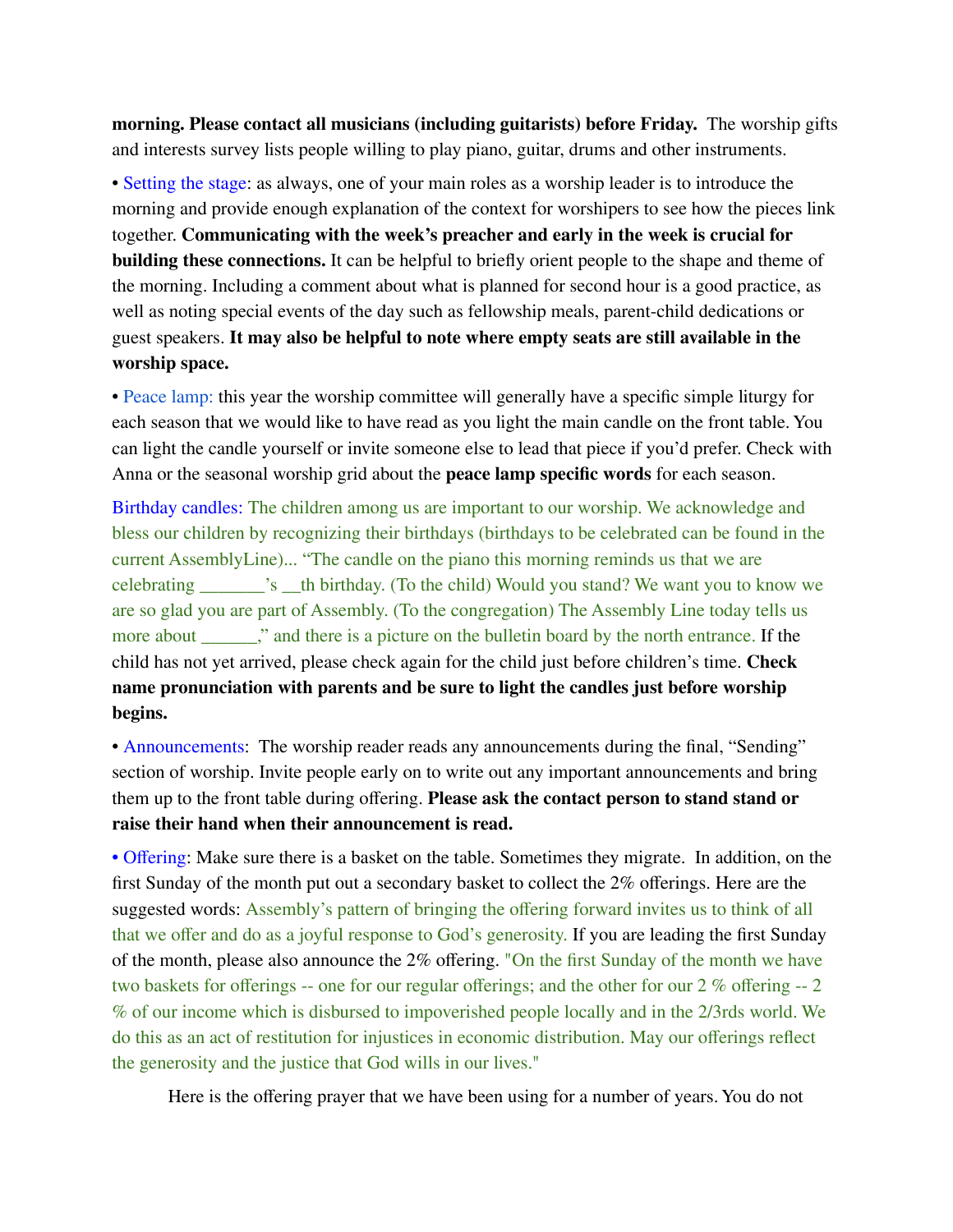need to use this prayer, but it is available and you may feel free to adapt it to the current worship theme: "Great and loving God: You have given us Your first and Your best. We wish to follow in Your way, and we know that these gifts are one way to start. Deepen our love. Grow in us grace and generosity so that these gifts become more of our first and more of our best. Make us also good stewards of the rest we have kept for ourselves. Some of this money we are giving today will go to (name a local budget item) and some will go to (name a global budget item). Receive these gifts and use them to speed the coming of Your Reign. Amen."

• Children's Time: please continue to invite children 2 and under to head to the classroom across the hall for their story time at the same time as you invite children 3 and up to the front. **Children's time should not be more than five minutes and one idea. We now have hand free mics that work well for children's time. Encourage the person doing children's time to check in with sound person before worship.** Since childcare begins after children's time, please put children's time after the offering, so that children can participate in the offering time. Before children's time begins, announce the availability of childcare for children 3 & under (up) to preschool age) following children's time.

Sharing Time: each week one member of the pastoral team will offer a pastoral prayer at the end of sharing time. They will generally also lead the entire sharing time.

Visuals: Worship committee will provide the main visual elements for each season of weeks, while worship leaders are **welcome to bring fresh flowers** or other items for the table to highlight the week's theme or texts.

Time tips: We continually face the tension of time for worship. We have all the time we need for the Spirit to move among us, and yet we must pay attention to the clock, especially for the sake of the saints we call Sunday school teachers! **Please begin at 9:30am sharp, even if people are still finding their way in. First hour should end at 10:45am.**

#### **Scripture:**

· Proclamation of the word is one of the central acts of Christian worship. Find ways to help the congregation to hear the Story so that it can form and shape us.

**We suggest the Inclusive Bible, Common English or NRSV but other translations are welcome. Encourage readers to pay attention to gender language and make adjustments as needed.**

### **Transitions (also known as glue)**

· Transitions are particularly important. **Avoid merely announcing what's next** ("Now it's time for the offering"); rather, help the congregation know where they are going and why.

Encourage people to greet visitors around them as they take a break, with or without coffee, and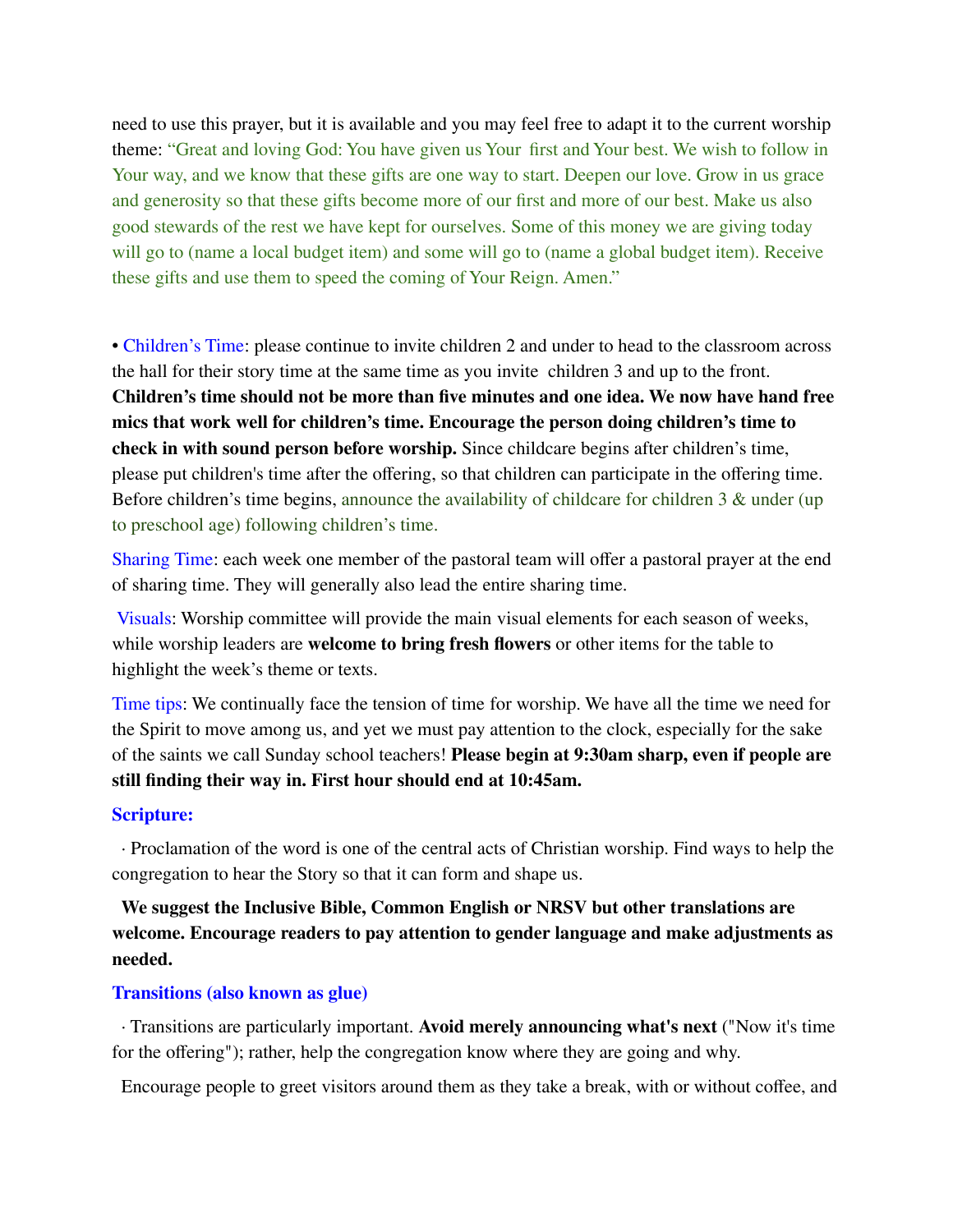announce the starting time for second hour. **The second part of the morning should end around 11:50 when children are done with Sunday School**. We want to respect the needs of our Sunday School teachers and children

### **Space for reflection and Resources**

· Intentional and/or guided silence is valued in AMC;

· Make sure you have included prayer at a number of points. As you lead out, make an effort to use inclusive language. Include all people present and be aware of the various facets of God. Books of prayers can be quite helpful.

# **· The bookshelf outside office #12 has a variety of book resources including dramatic readings and calls to worship. See especially All the Seasons of Mercy and Words for Worship on the resource shelf. The Wee Worship Book is also on outstanding resource. Outlining or writing prayers may help you to be more global and inclusive.**

· The backs of our song books have a variety of prayers, calls to worship, and other resources.

· Assembly has marvelous people resources. Don't hesitate to ask for advice from someone whose worship leading you have appreciated

Sample Order of Worship **Assembly Mennonite Church** *Date, Theme*

## *Gathering (7-10 minutes)*

Usually includes: chimes, Christ candle (peace lamp), call to worship, gathering hymn(s), welcome, introducing children with birthdays

# *Praising and adoring God; confessing and reconciling (7-10 minutes)*

Usually includes: hymns of praise/thanksgiving, scripture, spoken, sung or silent prayers

*Offering ourselves and our gifts (5 minutes)* Usually includes*:* offering and prayer May also include: covenanting or commissioning, baptism

*Hearing God's word (25 minutes)* Usually includes: Scripture, children's time, sermon. May also include: parent-child dedication.

# *Responding to the Word (15 minutes)*

Usually includes: silent, sung or verbal response to the sermon, sharing of joys and concerns, and prayer. May also include: Communion or other corporate rituals

*Sending (15 minutes)* Usually includes: introduction of guests, announcements, sung or spoken benediction. May also include: farewells, commissioning, instructions for unusual second hours

## Participants:

Worship leader, song leader, children's time, scripture readers, musicians, preacher,